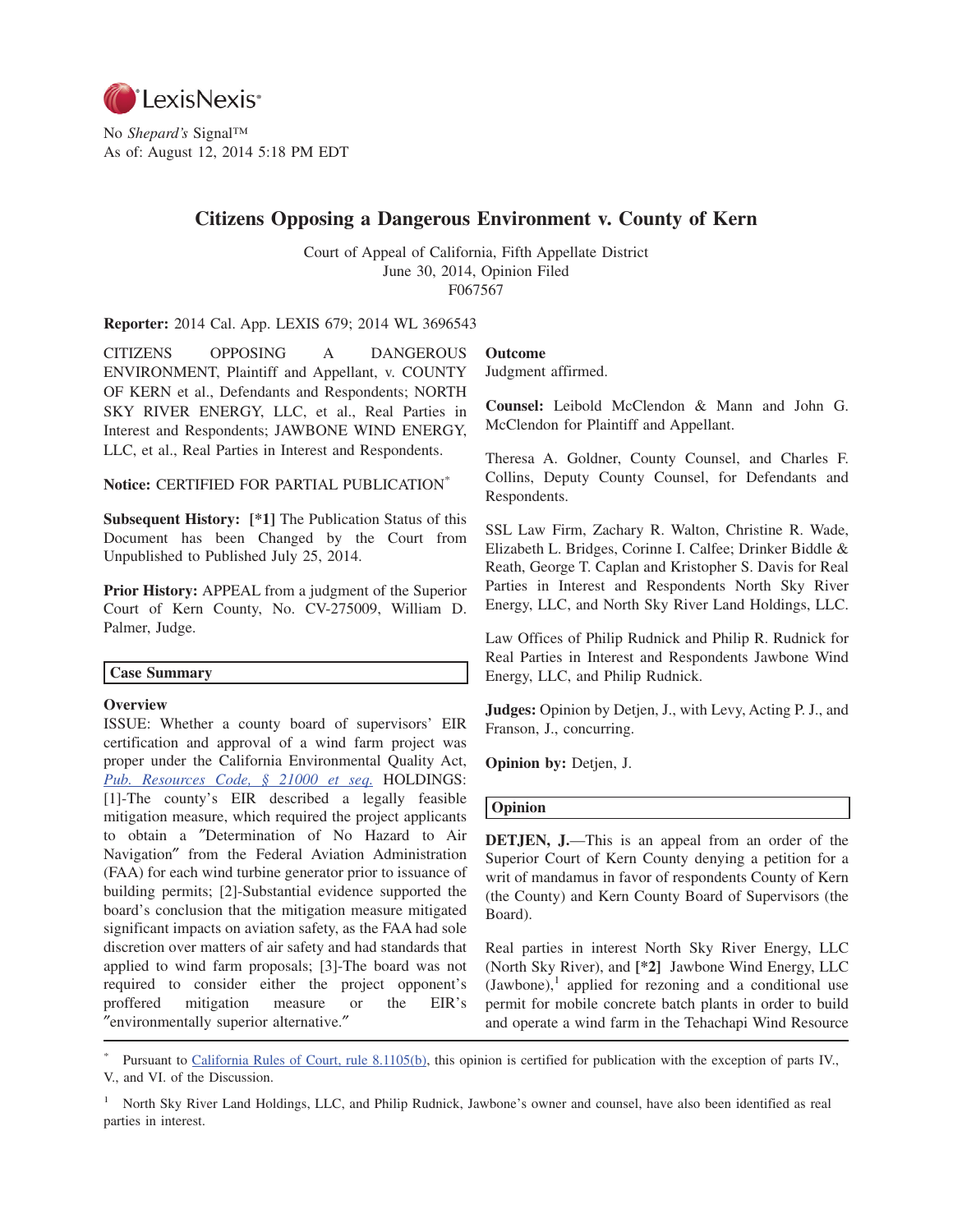Area. Pursuant to the California Environmental Quality Act (CEQA) (*Pub. Resources Code, § 21000 et seq.*) <sup>2</sup> and its "Guidelines,"3 the County conducted an initial study, determined that the project might impose a significant impact on the environment, and prepared a draft environmental impact report (EIR). The draft EIR, inter alia, indicated that the project's wind turbine generators (WTG's) might pose a significant safety hazard to aircraft and gliders using Kelso Valley Airport (KVA), and described mitigation measure 4.8-8 (MM 4.8-8) which required North Sky River and Jawbone to obtain a "Determination of No Hazard to Air Navigation" from the Federal Aviation Administration (FAA) for each WTG prior to issuance of building permits. After the County circulated the draft EIR for public review and prepared a final EIR responding to comments, the Board concluded that MM 4.8-8 minimized the WTG's potential adverse effects on aviation safety, certified the final EIR, and approved North Sky River and Jawbone's rezoning and conditional use **[\*3]** permit requests.

On October 19, 2011, appellant Citizens Opposing A Dangerous Environment  $(CODE)^4$  timely petitioned for a writ of mandamus to set aside EIR certification and project approval on the grounds that MM 4.8-8 was ineffective

and respondents failed to comply with CEQA's requirements.5 The superior court tentatively denied the petition on February 19, 2013, affirmed its ruling on April 9, 2013, and signed its order on May 20, 2013. Respondents served and filed a notice of entry of the court's order on May 30, 2013, and CODE filed a notice of appeal on June 18,  $2013<sup>6</sup>$ 

On appeal, CODE presents the following issues:

" $(1)$ ] Whether federal aviation law preempted the County from identifying and imposing feasible alternatives and/or mitigation measures on the Project to *avoid* or *eliminate* the Project's admitted potentially hazardous impacts **[\*5]** on KVA; [¶] … [¶]

"[(2)] Whether the County's responses to CODE's comments on the EIR and the Project complied with CEQA and the Guidelines;

"[(3)] Whether substantial evidence in the [administrative record] supports the County's finding that MM 4.8-8 reduces the Project's admitted potentially hazardous aviation impacts on KVA to a level of insignificance; $\frac{[7]}{[7]}$ 

"[(4)] Whether the County improperly rejected CODE's proffered feasible alternatives and mitigation measures to

<sup>2</sup> Unless otherwise indicated, subsequent statutory citations refer to the Public Resources Code.

<sup>3</sup> The Guidelines refer to California Code of Regulations, title 14, section 15000 et seq. (*Laurel Heights Improvement Assn. v. Regents of University of California* (1988) 47 Cal.3d 376, 391, fn. 2 [253 Cal.Rptr. 426, 764 P.2d 278] (*Laurel Heights I*).) They are authorized by CEQA (§ 21083) and accorded great weight in interpreting the statute except where they are clearly unauthorized or erroneous (*Sunset Sky Ranch Pilots Assn. v. County of Sacramento* (2009) 47 Cal.4th 902, 907, fn. 3 [102 Cal. Rptr. 3d 894, 220 P.3d 905]).

Philippe Athuil, owner of KVA, is a member of CODE.

<sup>5</sup> CODE's petition for a writ of administrative mandamus will be reviewed as one for a writ of traditional mandamus under *section 21168.5* because the challenged agency **[\*4]** decision is legislative in character. (See, e.g., *Friends of Sierra Madre v. City of Sierra Madre* (2001) 25 Cal.4th 165 [105 Cal. Rptr. 2d 214, 19 P.3d 567]; *Porterville Citizens for Responsible Hillside Development v. City of Porterville* (2007) 157 Cal.App.4th 885 [69 Cal. Rptr. 3d 105].) The distinction between traditional mandamus and administrative mandamus is relevant in this case because "the rules regarding the admission of extra-record evidence in a CEQA matter involving ordinary mandamus are judicially made, and the foundation for those rules was established by the California Supreme Court in *Western States Petroleum Assn. v. Superior Court* (1995) 9 Cal.4th 559 [38 Cal. Rptr. 2d 139, 888 P.2d 1268] (*Western States*)." (*Madera Oversight Coalition, Inc. v. County of Madera* (2011) 199 Cal.App.4th 48, 61, fn. 4 [131 Cal. Rptr. 3d 626].)

<sup>6</sup> The respondents' brief, which was filed by respondents and North Sky River and later joined by Jawbone, states that North Sky River completed its portion of the wind farm in 2012, but Jawbone has yet to obtain any building permits.

In a related matter, Jawbone moves to be dismissed from this appeal, citing our "inherent power." We deny the motion: Jawbone was named as a recipient of approval in the Board's notice of determination and is therefore a real party in interest that should be included in the litigation pursuant to *section 21167.6.5, subdivision (a)*. (Cf. *Quantification Settlement Agreement Cases* (2011) 201 Cal.App.4th 758, 848 [134 Cal. Rptr. 3d 274].)

[7] CODE identifies as separate issues "[w]hether CEQA permitted the County to ignore evidence that [North Sky River] had carried out MM 4.[8]-8 in a fraudulent manner" and "[w]hether CEQA permitted the County to approve the Project despite being presented with evidence that MM 4.8-8 had *already* failed in its purpose to mitigate the Project's admitted potentially hazardous aviation impacts on KVA." These issues relate to MM 4.8-8's efficacy or lack thereof. "[W]hether the proposed mitigation measure[] will really work ... is not the appropriate question." (*National Parks & Conservation Assn. v. County of Riverside* (1999) 71 Cal.App.4th 1341, 1366 [84 Cal. Rptr. 2d 563].) Instead, the proper inquiry is whether the public agency "ha[d] a sufficient basis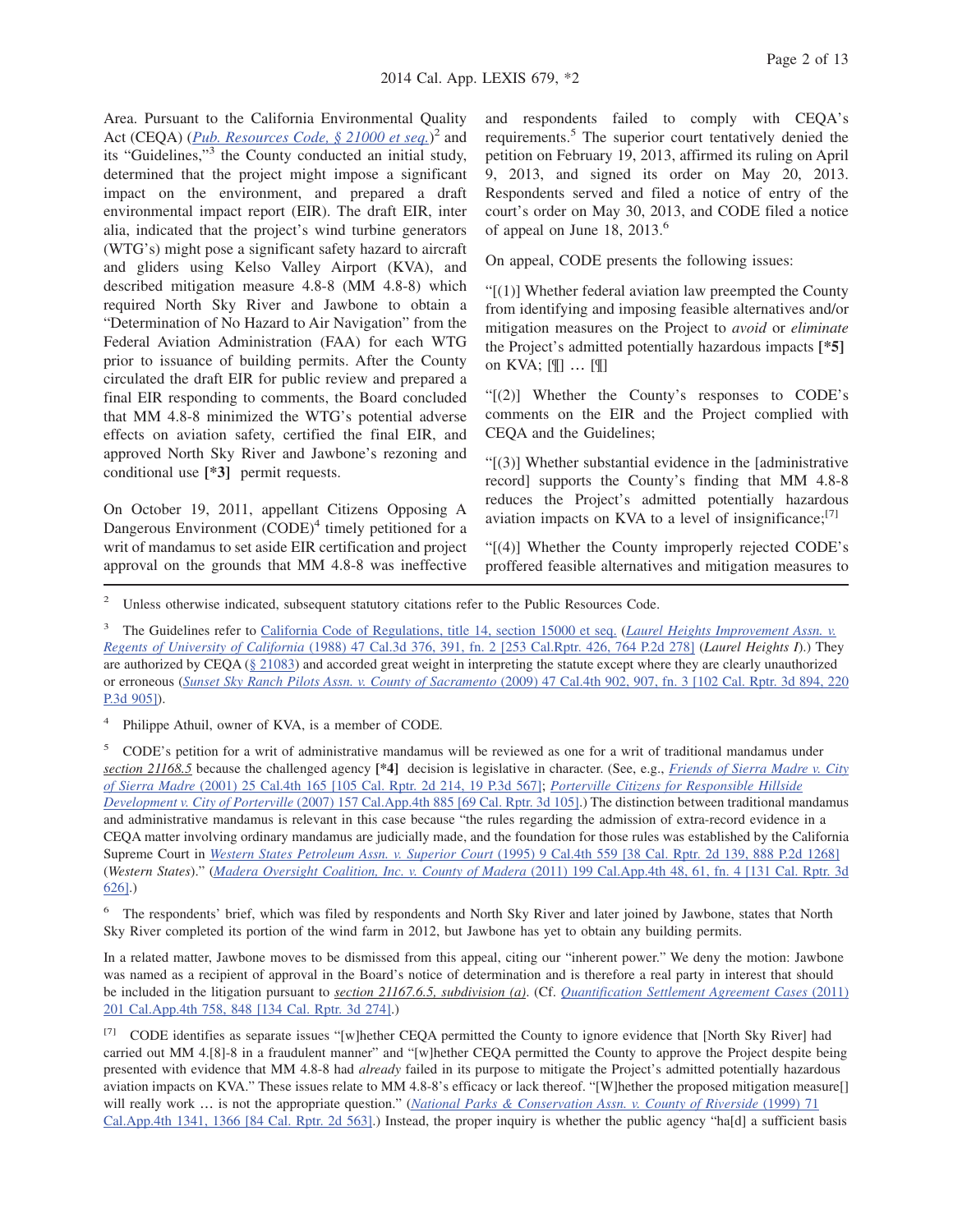eliminate the Project's admitted potential impact on aviation at KVA; and

"[(5)] Whether substantial evidence in the [administrative record] supports the County's rejection of the EIR's environmentally superior alternative."

(1) We conclude (1) as a matter of law, the County's EIR described a legally feasible mitigation measure; (2) as a matter of law, the County was not required to respond to late comments; (3) substantial evidence supported the Board's conclusion that MM 4.8-8 mitigated significant impacts on aviation safety; and (4) the Board was not required to consider either CODE's proffered mitigation measure or the EIR's "environmentally superior alternative." Therefore, we affirm the superior court's order denying CODE's petition for a writ of mandamus.

### **FACTUAL HISTORY**<sup>8</sup>

North Sky River and Jawbone proposed the construction and operation of a 339-megawatt wind farm, consisting of 116 WTG's, ancillary facilities, and supporting infrastructure, on a 13,535-acre site in the Tehachapi Wind Resource Area.<sup>9</sup> They requested the rezoning of 2,442 acres from exclusive agriculture districts to wind energy

combining districts and a conditional use permit for mobile concrete batch plants.<sup>10</sup> The County conducted an initial study, determined the project might impose a significant environmental impact, prepared a draft EIR, and circulated the document for public review from May 6, 2011, to June 20, 2011. The comment period closed June 20, 2011.

The draft EIR enumerated the following project objectives:

"[North Sky River's] objectives for the project are to:

"1. Make a significant contribution toward achieving the California Renewable Portfolio Standard … goal that 33 percent of electricity be generated by renewable energy by 2020;

"2. Maximize energy production and economic viability by locating the project in an area with optimal wind and solar resources and terrain characteristics;

"3. Optimize the use of underused and undeveloped land within the Tehachapi Wind Resource[] Area;

"4. Increase local short-term and long-term employment opportunities;

in expert opinion and other evidence to conclude that the potential impact[] of the project … had been mitigated to a level of insignificance." (*Ibid*.) Therefore, any arguments relating to MM 4.8-8's efficacy shall be addressed **[\*6]** within the framework of the substantial evidence standard.

<sup>8</sup> The appellate record consists of appellant's appendix, in lieu of the clerk's transcript (see *§ 21167.6, subd. (g)*, citing Cal. Rules of Court, rule 8.124), administrative record excerpts, and a joint appendix of administrative record excerpts (see Cal. Rules of Court, rule 3.1365(c)). In their respective briefs, the parties cite material **[\*7]** that cannot be found in this record. "Factual matters that are not part of the appellate record will not be considered on appeal and such matters should not be referred to in the briefs." (*Lona v. Citibank, N.A.* (2011) 202 Cal.App.4th 89, 102 [134 Cal. Rptr. 3d 622]; see *Princess Cruise Lines, Ltd. v. Superior Court* (2009) 179 Cal.App.4th 36, 45 [101 Cal. Rptr. 3d 323] ["Statements of facts not supported by references to the record may be disregarded as a violation of <u>rule 8.204(a)(1)(C)</u> of the California Rules of Court."].)

CODE asks us to judicially notice 108 documents from the FAA's "Circle Search for Airports" online database, which display public use airports located within a 20-nautical-mile radius of each of the project's WTG's. We deny the request. First, CODE has not shown that the search results were part of the administrative record under *section 21167.6, subdivision (e)*, and excluded from the record certified by the County. Second, CODE has not shown that the search results were admissible as relevant, extra-record evidence on grounds either recognized or left open by the Supreme Court in *Western States Petroleum Assn. v. Superior Court, supra*, 9 Cal.4th 559. (See *Madera Oversight Coalition, Inc. v. County of Madera, supra*, 199 Cal.App.4th at p. 62 ["Specifically, there are two distinct ways to place evidence before the superior court in a CEQA matter: [t]he evidence can be (1) included in the *administrative record* … or (2) admitted as *extra-record evidence*."].)

North Sky River asks us to judicially notice FAA Order JO 7400.2H, Procedures for Handling Airspace Matters (Mar. 10, **[\*8]** 2011), which "specifies procedures for use by all personnel in the joint administration of the airspace program" and was effective for the period of March 10, 2011, to February 8, 2012. (<http://www.faa.gov/regulations\_policies/orders\_notices/index.cfm/go/ document.information/documentID/928963/Basic7400.2H.pdf> [as of June 30, 2014] (FAA Order JO 7400.2H).) We grant this request because FAA Order JO 7400.2H was referenced in documentation prepared for and presented to the Board. (Cf. *Porterville Citizens for Responsible Hillside Development v. City of Porterville, supra*, 157 Cal.App.4th at p. 890; see *Western States Petroleum Assn. v. Superior Court, supra*, 9 Cal.4th at p. 573, fn. 4.)

<sup>&</sup>lt;sup>9</sup> The project site is located south and east of the Kelso Valley Road and Jawbone Canyon Road intersection, approximately six miles east of Twin Oaks, eight miles **[\*9]** west of Cantil, and 13 miles north of the State Route 58 and State Route 14 interchange.

<sup>&</sup>lt;sup>10</sup> North Sky River and Jawbone submitted separate applications for their respective projects. Because the proposed projects were located on adjacent parcels, they were treated as a single project by the County.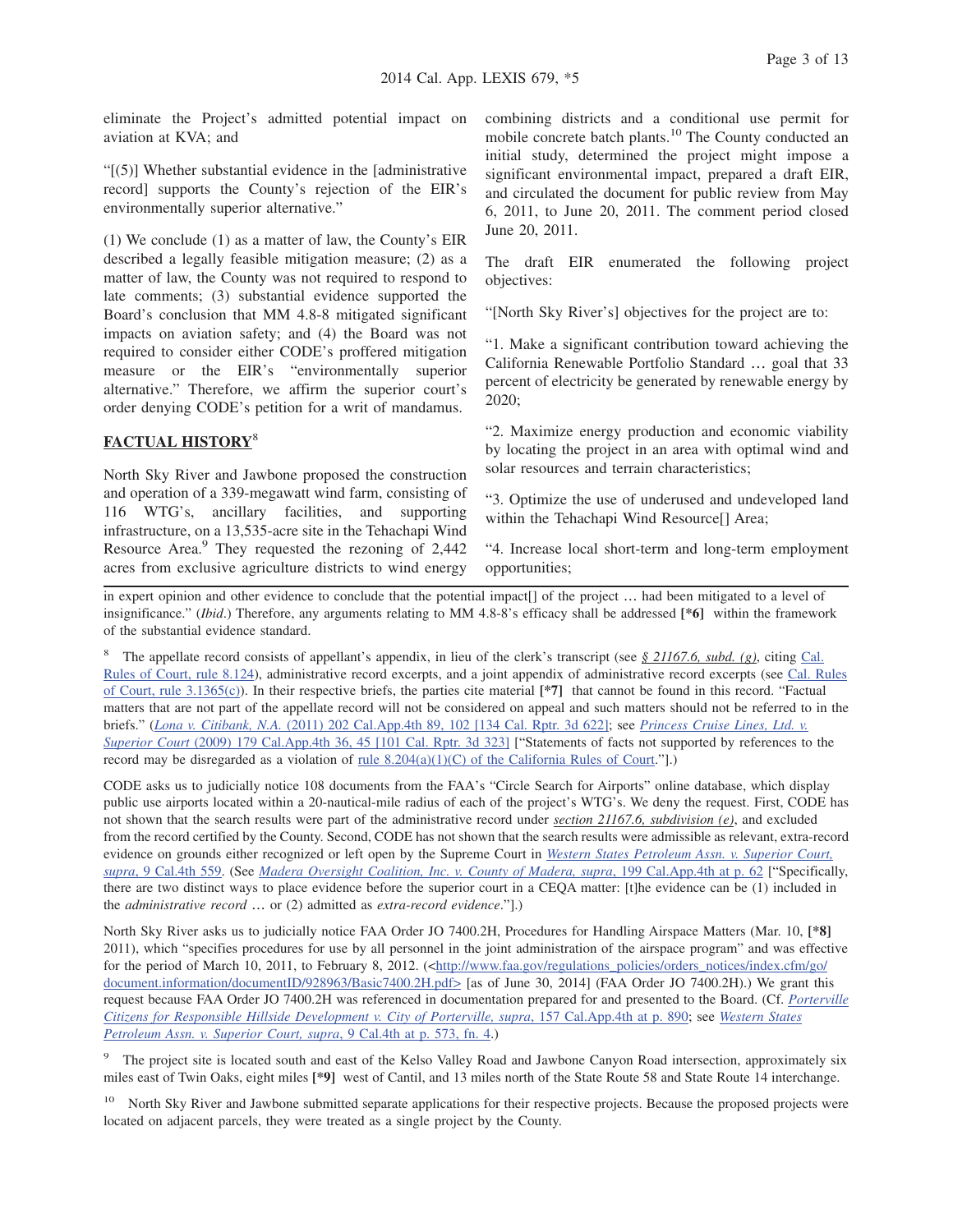"5. Reduce greenhouse gas emissions by providing a long-term alternative means of energy to conventional fossil fuels;

"6. Use state-of-the-art WTG technology to achieve increased performance, lower cost, higher reliability, and longer service life; and

"7. Produce electricity without the need **[\*10]** for large amounts of water in relation to conventional means (approximately 1/600 as much water per unit of electricity produced compared with nuclear and approximately 1/500 as much as coal).

"[Jawbone's] objectives for the project are to:

"1. Provide an approximately 39-[megawatt] project generating approximately 100,000 [megawatt hours] per year of electricity, in California, through optimization of renewable energy sources;

"2. Supply renewable energy that will help the State of California meet its goals by reducing reliance on energy generated from fossil fuels;

"3. Provide property tax revenues to [the] County;

"4. Assist [the] County in promoting its role as the State's leading renewable energy producer;

"5. Provide green jobs to [the] County and the State of California;

"6. Realize the full potential of the wind resource;

"7. Result in an economically feasible renewable energy project that would be developed through commercially available financing;

"8. Supply clean, safe, renewable energy for approximately 9,000 homes; and

"9. Support California's goal of 33 percent renewable energy generation by 2020."

Concerning the project's potential adverse effects on aviation safety and the mitigation **[\*11]** of these effects, the draft EIR detailed:

"**Impact 4.8-4: For a Project Within the Vicinity of a Private Airstrip, Would the Project Result in a Safety Hazard for People Residing or Working in the Project Area**[?]

"The project could pose a navigation hazard to private aircraft and high performance gliders using nearby private airstrips due to the height of the WTG structures (maximum height of 500 feet above ground surface). The proposed project is located near one unpermitted private airstrip [(KVA)], which is located 1.2 miles northwest or west of the project site boundary. MM 4.8-8 would ensure that the proposed project complies with all FAA regulations regarding structures located within proximity to airstrips.

"**Mitigation Measures**[:] [¶] Implement [MM] 4.8-8.

"**Level of Significance after Mitigation**[:] [¶] Impacts would be less than significant."

"**MM 4.8-8**[:] Prior to issuance of building permits, the project proponents shall submit Form 7460-1 (Noti[ce] of Proposed Construction or Alteration) to the [FAA], in the form and manner prescribed in 14 Code of Federal Regulation[s] [part 77.7]. The project proponents shall also provide documentation to the [County] Planning and Community Development Department **[\*12]** demonstrating that the [FAA] has issued a 'Determination of No Hazard to Air Navigation.' This documentation shall include: (1) written concurrence from the military authority responsible for operations in the flight area depicted in [the County's] Zoning Ordinance Figure 19.08.160 that all project components would create no significant military mission impacts; (2) a wind turbine generator lighting plan; and (3) a helicopter lift plan demonstrating compliance with all requirements set forth by the [FAA] and [the] County. Documentation shall also be furnished to the [County] Planning and Community Development Department demonstrating that a copy of the approved form(s) has been provided to the operators of [KVA], California City Municipal Airport, Tehachapi Municipal Airport, Edwards Air Force Base, China Lake Naval Air Weapons Station, and Fort Irwin/National Training Center."

"The FAA regulates aviation at regional, public, private, and military airports … . The FAA regulates objects affecting navigable airspace and structures taller than 200 feet according to … [*14 Code of Federal Regulations part 77.9*]. The U.S. and California Departments of Transportation also require the proponent to submit FAA Form 7460-1, Notice **[\*13]** of Proposed Construction or Alteration. According to [*14 Code of Federal Regulations part 77.5*], notification allows the FAA to identify potential aeronautical hazards in advance, thus preventing or minimizing any adverse impacts on the safe and efficient use of navigable airspace. …

"As described in [*14 Code of Federal Regulations part 77.9*] (Construction or alteration requiring notice), each sponsor who proposes any of the following construction or alteration scenarios shall notify the FAA in the form and manner prescribed in [*14 Code of Federal Regulations*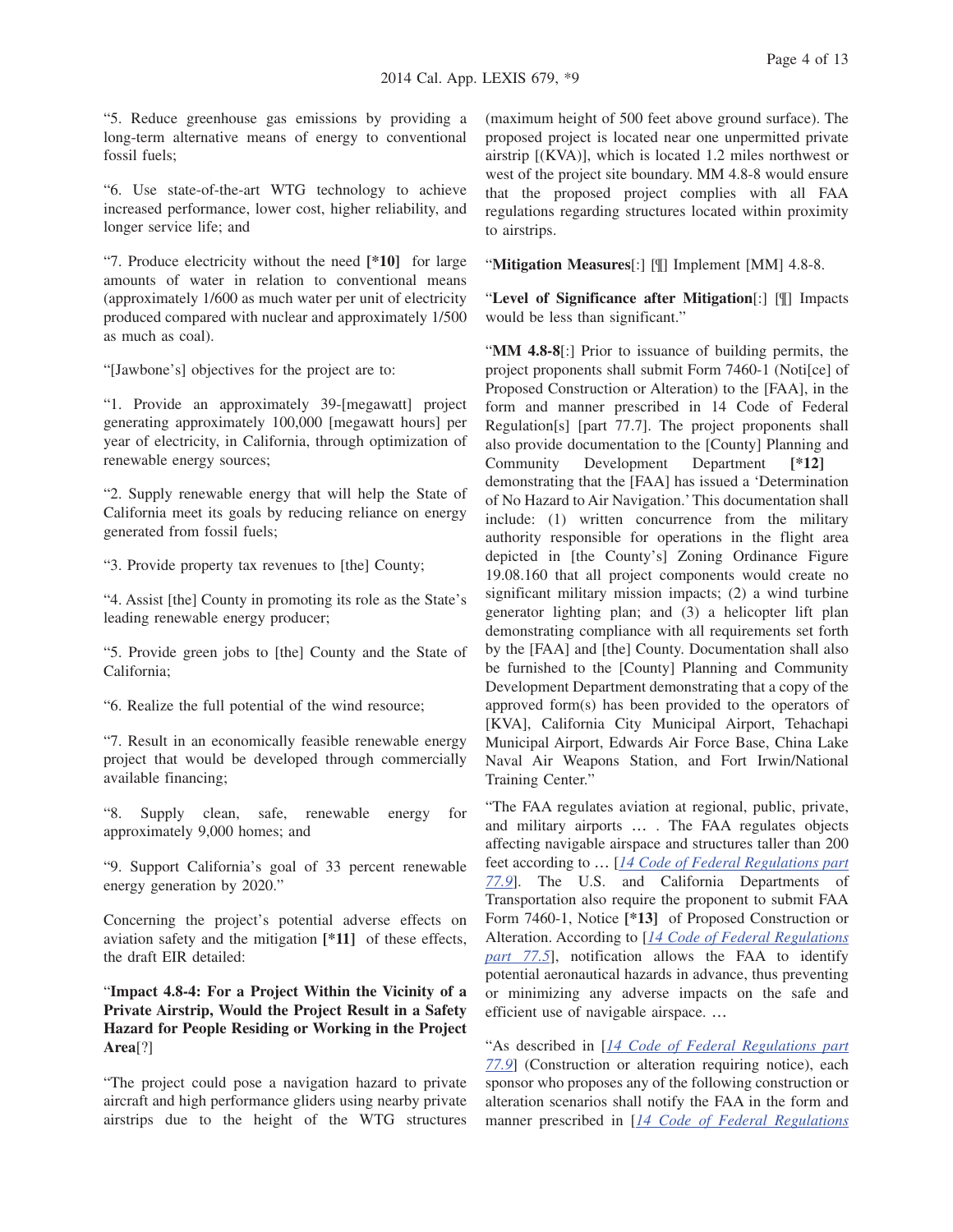*part 77.7*]: [[[] (1) Any construction or alteration of more than 200 feet in height above the ground level at its site. [¶] … [¶]

"Per [*14 Code of Federal Regulations part 77.7*], notification requirements include sending one executed form set (four copies) of FAA Form 7460-1, Notice of Proposed Construction or Alteration, to the Manager, Air Traffic Division, FAA Regional Office having jurisdiction over the area within which the construction or alteration will be located. The notice required must be submitted at least [45] days before the earlier of the following dates: (1) the date the proposed construction or alteration is to begin or (2) the date an application for a construction permit is to be filed."<sup>11</sup>

The draft EIR also described three alternatives.<sup>12</sup> "Alternative A: No Project" precluded construction and maintained the environmental status quo for the foreseeable future. "Alternative B: Relocate to San Gorgonio Wind Resource[] Area" moved the project to a comparable site in Riverside County. Lastly, "Alternative C: Reduced Project Size" eliminated up to 23 WTG's in areas of high biological and cultural resource sensitivity. The draft EIR concluded:

"Alternative A, the No Project Alternative, would be environmentally superior to the project on the basis of the minimization or avoidance of physical environmental impacts. *Section 15126.6(e)(2)* of the … Guidelines states that if the no project alternative is found to be environmentally superior, 'the EIR shall also identify an environmentally superior alternative among the other alternatives.'

"Due to the reduction of impacts to aesthetics, biological resources, and cultural resources achieved by Alternative C (Reduced Project Size), it is considered the environmentally superior alternative. Alternative C reduces the significant and unavoidable impacts of the proposed project … and has less severe significant impacts as compared to Alternative B … ."

"Alternative C would achieve some of the project proponents['] objectives. Because the alternative would reduce the project by up to 23 WTG[']s, it would reduce the contribution towards achieving the California [Renewable Portfolio Standard] goal … and would subsequently reduce the benefit renewable energy offers to greenhouse gas emissions … ."

KVA, a private airport owned by Dr. Philippe Athuil (*ante*, fn. 4), is located on a 296-acre **[\*16]** plot adjacent to the Tehachapi Wind Resource Area, $13$  about 1.2 miles from the project site. One of Athuil's attorneys, Dale J. Goldsmith, sent the following letter dated June 20, 2011, to the County:

"… Dr. Athuil is very concerned that the construction and operation of the Project as proposed will present severe safety risks to the glider pilots who use [KVA]. The Project proposes to erect a number of up to 500-foot-tall [WTG's] in the glide path of the gliders. A collision between a glider and a WTG could maim or kill the pilot. The Project can and should be modified to eliminate this safety hazard to allow [KVA] and the Project to coexist. [¶] … [¶]

"… [E]xisting terrain limits the number of feasible ingress and egress routes to and from [KVA]. The proposed WTG's would block or severely limit the use of two of the three primary approach routes, leaving only one practical air route to and from [KVA]. Moreover, the proposed WTG sites are densely clustered **[\*17]** and positioned on ridges that normally provide additional lift for gliders attempting to return to the airport. Unpowered aircraft such as gliders have extremely shallow descent ratios, ranging from 50-100 to 1 without the use of spoilers or other lift reducing equipment techniques. Increasing the height of the obstruction field with WTG[']s and eliminating a pilot's ability to safely use the ridgeline will change the pilot's transit strategy and substantially decrease margins of safety for landing at [KVA]. This could result in tragic consequences. [¶] … [¶]

"The [draft EIR] does not consider the Project's land use compatibility with adjoining land uses, including [KVA]. As discussed above, the WTG[']s along the nearby ridgeline will severely impact current glider operations at

<sup>&</sup>lt;sup>11</sup> At oral argument, North Sky River's counsel explained the process of obtaining [\*14] no-hazard determinations in three stages. First, a conceptual site plan was submitted to the FAA to identify potential aeronautical hazards in advance of construction. Second, the FAA issued "preliminary" no-hazard determinations, which led to approval of the building permits. Third, after the WTG's were constructed, the FAA evaluated the actual structures to corroborate its previous findings and issued "final" no-hazard determinations.

<sup>&</sup>lt;sup>12</sup> The County eliminated three other alternatives from consideration because they either failed to satisfy the project's objectives or were infeasible: (1) relocation to the Altamont Pass Wind Resource Area in Alameda County; (2) construction of a solar photovoltaic facility; and (3) reduction of the project's **[\*15]** construction rate.

<sup>&</sup>lt;sup>13</sup> KVA consists of a set of runways in the southwestern part of the property and a second set in the northeastern part. Otherwise, the land is "rural," "sparsely developed," and primarily zoned for exclusive agriculture and recreational forestry.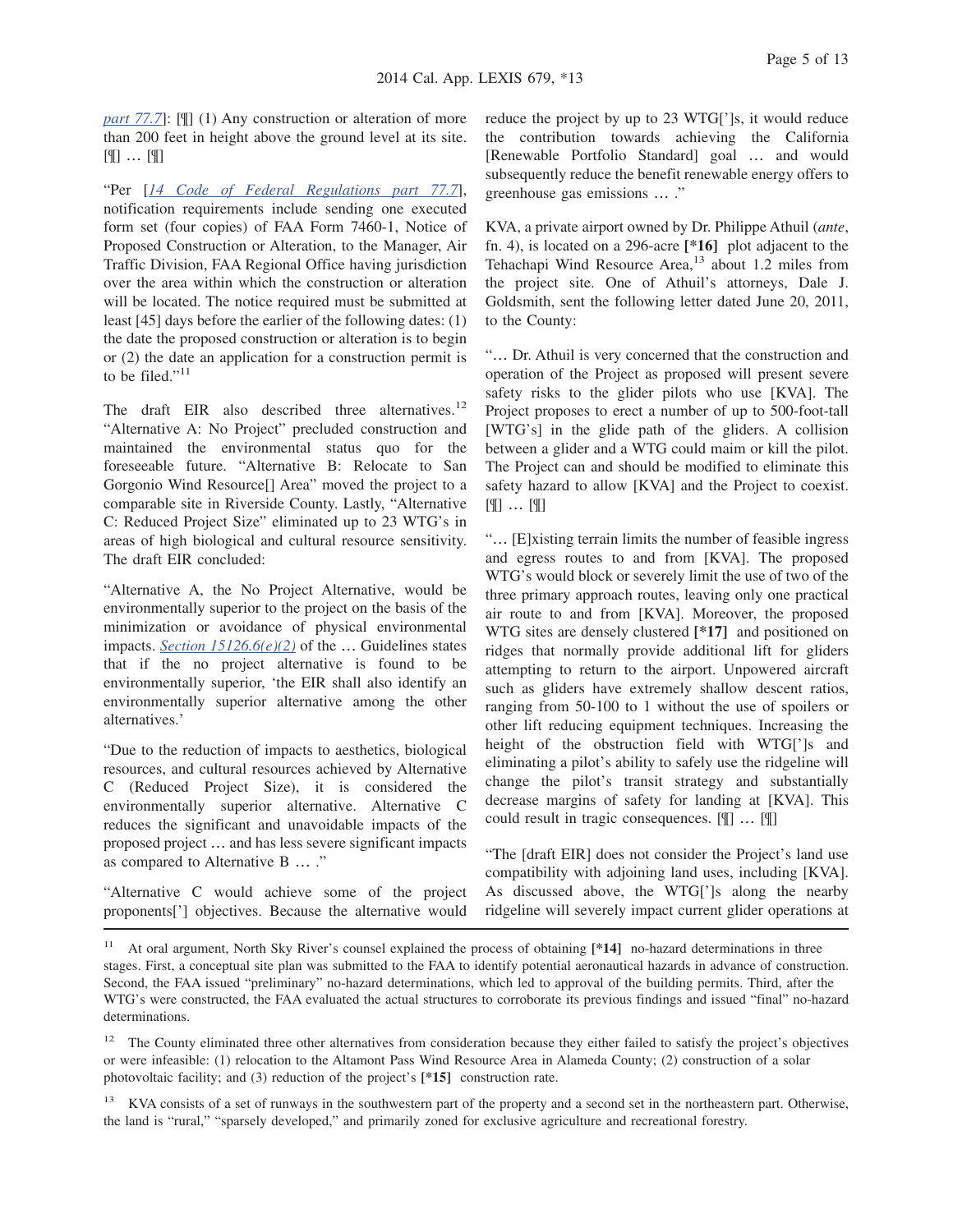[KVA] and create significant safety hazards. It also will likely preclude future commercial use of [KVA]. The [draft EIR] should be revised to include this analysis, disclose adverse impacts, and require mitigation measures, such as relocating the WTG[']s from the ridgelines, to reduce the impacts to less than significan[t]."<sup>14</sup>

In July 2011, the County published the final EIR, which contained the following response to Goldsmith's June 20, 2011, letter:

"… [KVA] was considered in the analysis and the implementation of [MM 4.8-8] … . MM 4.8-8 would require that the project proponent file a form 7460-1, Noti[ce] of Proposed Construction or Alteration, with the FAA for each WTG, met[eorological evaluation] tower, transmission line tower and construction crane meeting the FAA 7460 requirements for a determination of no hazard to air navigation. If the FAA determines that the project would result in a potential obstruction unless reduced to a specified height, the project proponents would be required to work with the FAA to resolve any adverse effects on aeronautical operations. This mitigation measure would ensure less than significant impacts to existing aviation facilities and airspace use. The [FAA] makes the final determination on safety issues related to flight hazard."

Howard Weinberg, another of Athuil's attorneys, provided the County with a report by William P. Long dated **[\*19]** August 10, 2011. In his report, Long detailed:

"As an Aviation Services Professional, my career includes experience in aircraft ground services, air traffic control, airspace management, airport operations management, aviation system development and as a Senior Aviation Consultant and former [FAA] Airport Certification/Safety Inspector. I possess a rich and uniquely diverse foundation of ensuring airport environments that support and encourage safe and practical aircraft operations which in turn enhances the safety of communities enhanced and/or impacted by aviation. … [¶] … [¶]

"It is my understanding that two separate FAA Form 7460-1 applications were made by the Project proponents with regard to proposed construction of WTG['s] .... [Athuil] and his representatives have never been contacted by the FAA, have never been invited to submit comments to the safety analysis performed by the FAA, and have never received copies of the determinations allegedly issued by the FAA. All of this is a direct violation of the formal process, procedures and protocol required by the operating rules and policies of the FAA. [¶] … [¶] … There is little credibility to any FAA safety study

conducted **[\*20]** based solely upon the FAA Form 7460-1 submitted by the Project applicants. The only legitimate safety review must be conducted as part of a public process, including comments by the stakeholders who will be the direct beneficiaries of a proper safety study, and who, without a proper[] safety study, will be the injured parties colliding with dangerously placed WTG[']s."

On August 11, 2011, the County's planning commission conducted a public hearing and recommended EIR certification and project approval.

On or after August 29, 2011, Zachary Walton, counsel for North Sky River, provided the County with an airspace and obstacle evaluation study by Ron Morgan of JDA Aviation Technology Solutions. In this study, Morgan disputed Long's August 10, 2011, report:

"… [KVA] is a private-use airport and not subject to the same protections afforded to airports that serve the public. That being said, the FAA has means to mitigate turbine development in close proximity to airport finals and has done so at many airports around the country … .

"Analysis conducted by the FAA shows that there is no airspace compatibility issue to [KVA] as a result of [North Sky River's share of WTG's]. All 102 turbines **[\*21]** have been issued Determinations of No Hazard. Very few airports in the United States, either private or public, have an obstruction free (ground up) surface around the airport. [¶] … [¶]

"Mr. Long's finding that no valid conclusions of airspace safety could be concluded are … based upon the assumption that A) not all FAA offices were consulted in the [Obstruction Evaluation] process and B) that comments were not solicited from the airport owner. JDA contacted the FAA specialist who handled these cases and found that all offices either responded to the case or were auto-screened. In the development of the [Obstruction Evaluation/Airport Airspace Analysis] automation system, the FAA developed criteria for the assessment of aeronautical studies by the disparate lines of business. Certain offices opted to allow for automated review of certain cases based upon the location and height of the planned obstacle. The Office of Airports, for example, auto-screens all cases with planned structures that are greater than 3 nautical miles from a public-use airport reference point. However, the office with responsibility for assessing impact on [Visual Flight Rule] operations did review the case **[\*22]** and found that the planned structures would have no adverse impact on [Visual Flight Rule] operations.

<sup>14</sup> Goldsmith also challenged the draft EIR's description of KVA as "unpermitted" and, in the alternative, **[\*18]** asserted that Athuil could still operate KVA "as a legal, nonconforming use" in the absence of the proper land use permits.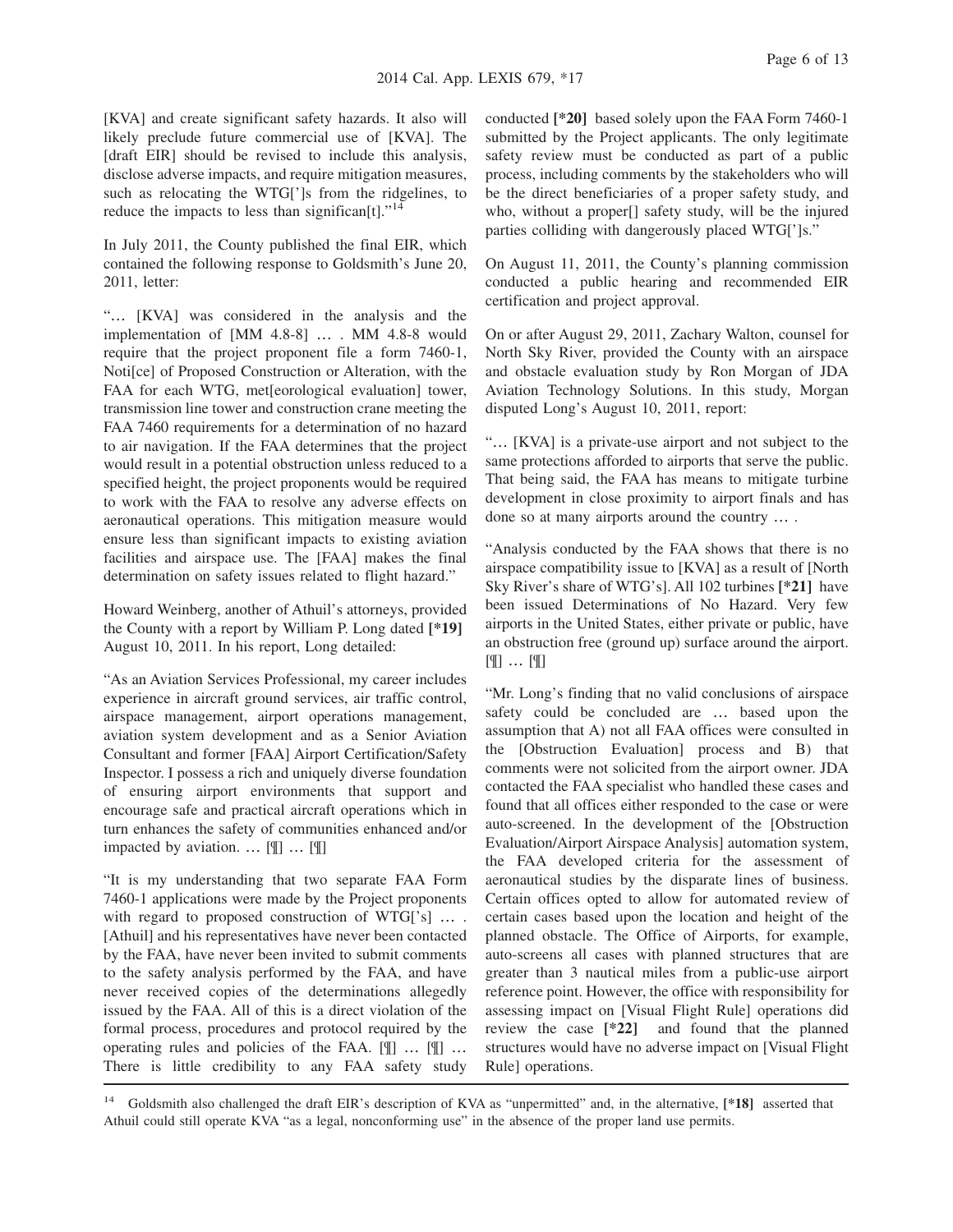"FAA Order 7400.2H paragraph  $6-3-17(a)(1)$  states that 'Normally, any structure that would exceed obstruction standards, affect an airport, have possible [Visual Flight Rule] effect, and/or require a change in aeronautical operations or procedures should always be circularized.' The planned turbines do not exceed the obstruction standards specified in *14 [Code of Federal Regulations] Part 77*. The planned turbines were found to have no impact on a public use airport and have no possible [Visual Flight Rule] effect. No aeronautical operations or procedures would be changed as a result of the planned turbines. Therefore, it was not necessary to circularize the cases. However, had the cases been circularized and had [KVA's] owner objected to the planned turbines based on perceived impacts to [KVA], the FAA would likely have found that neither the standards for adverse effect nor substantial adverse effect would have been met. This would have resulted in the issuance of determinations of no hazard for all 102 cases reviewed."

In a letter to the Board dated September 12, 2011, Weinberg remarked: **[\*23]**

"We have repeatedly asked for aviation safety studies to be performed, but the County has refused. We are now informed that [North Sky River] has had the FAA conduct some sort of 'automated' or desktop review of the aviation risks posed by [North Sky River's portion of the project]. As discussed below, these FAA Determinations (which have not been provided to us or to the public) are inaccurate and inadequate.

"Our client, at some considerable expense, has had an aviation expert develop[] a map of the Project['s] area[] and the areas of intersection between the proposed WTG[']s and the flight paths of aircraft to and from [KVA] … . One can, with no engineering or surveying expertise, immediately determine from the [m]ap[] that the proposed WTG locations will result in an unavoidable safety problem for aircraft using [KVA]. In fact, if the Project[] [is] approved and constructed, it would be so dangerous to fly near the WTG[']s that it is likely [KVA] would become unusable. As the [m]ap[] make[s] clear, the Project[] cannot be approved until a detailed and proper aviation safety study is conducted and then the County can consider the aviation safety impacts of the Project.<sup>[15]</sup> [ $\parallel$ ] … [¶]

"The Project cannot be now approved, because there is no required mitigation at all. In the case of [KVA], the FAA has no authority to require the relocation of the WTG[']s, the change in their size or orientation—in fact, the FAA has no authority whatsoever regarding the construction of

[15] This map is included **[\*24]** in the appellate record.

the proposed Project. All that the FAA can do is study the WTG[']s to be constructed and then determine the nature and extent of the aviation safety risk that will be created by such construction. Simply requiring the project applicant, at some time in the future, to obtain a Determination of No Aviation Risk prior to the issuance of a building permit is not [a] well[-]defined or adequate mitigation measure. Also, the County has failed to identify and consider all feasible mitigation measures. One example of a feasible mitigation measure is to relocate or eliminate all of the WTG[']s in the flight paths of aircraft using [KVA] (i.e. the WTG[']s shown on the [m]ap as interfering with aviation flight paths). This one mitigation measure alone is both feasible and necessary. [¶] … [¶]

"[Morgan's letter] states that [North Sky River] has obtained 102 Determinations of No Hazard from **[\*25]** the FAA … . As you know from our previous Comment Letters, the owner of [KVA] has never been contacted by the FAA or [North Sky River] and has never given input into any FAA safety determination, nor has Dr. Athuil (or this firm) ever received a copy of the FAA Determinations. [¶] … To date, the applicants for the Project have spent a considerable amount of time and legal maneuvering to avoid disclosure of their interaction with the FAA and the results of the FAA review. Even now, neither the County nor the public has reviewed the FAA Determinations. We believe that when a proper and fully public aviation safety study is completed, it will show the dire and unmitigated aviation safety impacts that would be created if the Project[] [was] constructed. [¶] … [¶]

"… [I]f the FAA Determinations were issued, they have been issued in violation of numerous applicable codes and regulations. Dr. Athuil has never been contacted by the FAA in connection with any such Determination, no member of the FAA has ever visited [KVA] to consider the physical layout of the airport and its orientation and proximity to the proposed WTG[']s, no[r] has any hearing been held to consider this determination. These **[\*26]** facts were confirmed by [Morgan's letter] that explained the FAA Determinations were 'auto-screened;' technical jargon for the FAA analyzing hazards based only upon the data presented to them by [North Sky River], without any confirmation that the data in fact comports with conditions on the ground—and without contacting [KVA] … . [¶] … To our knowledge, the only way that the FAA could have analyzed the aviation safety impacts of the WTG[']s would have been to use the old data in their database—that showed the old runway configurations for [KVA]. Of course, if the FAA did use these old runways as the basis of the FAA Determinations, they would have made significantly different conclusions about safety, because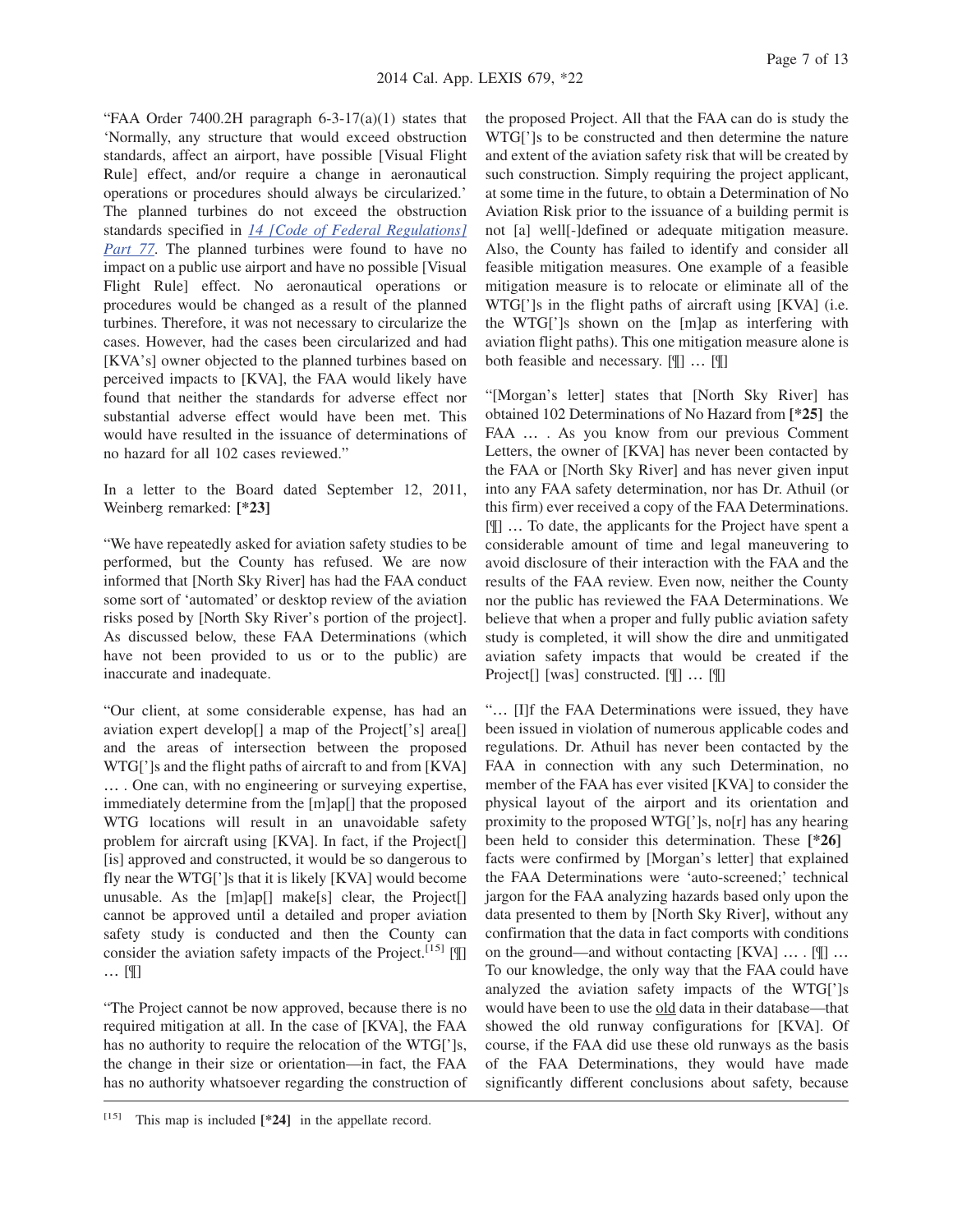the old runway configurations did not have the direct flight path impacts into the WTG[']s that exist now for the current runway configurations." (Fns. omitted.)

In a report to the Board dated September 13, 2011, the County's staff responded to Weinberg's September 12, 2011, letter:

"[T]he [d]raft EIR discussed [KVA] and it was considered in the analysis and implementation of [d]raft EIR MM 4.8-8. [MM 4.8-8] would require that the project proponents file a form 7460-1, Noti[ce] of Proposed **[\*27]** Construction or Alteration, with the FAA for each [WTG], met[eorological evaluation] tower, transmission line tower, and construction crane meeting the FAA 7460 requirements for a determination of no hazard to air navigation. If the FAA determines that the project would result in a potential obstruction unless reduced to a specified height, the project proponents would be required to work with the FAA to resolve any adverse effects on aeronautical operations. This mitigation measure would ensure that the project's impacts on the environment would result in less than significant impact to existing aviation facilities and airspace use. [¶] … [¶]

"With regard to the concerns raised by Mr. Weinberg regarding the adequacy of the FAA's determinations on 'no hazard to air navigation,['] Staff notes that the FAA is the expert federal Agency in the field of air navigation and in determining hazards to air navigation. A major component of the FAA's purpose is to ensure the safety of aircraft and the efficient use of airspace. The FAA has issued a 'Determination of No Hazard' for … both components of the project, including … North Sky River['s] and Jawbone Wind Energy['s] portions.

"This **[\*28]** expert opinion is supported by a professionally prepared aeronautical study … . Additionally, Staff notes that *14 [Code of Federal Regulations] Part 77* requires the FAA to evaluate and produce a report on the construction of objects that may constitute a hazard to air navigation, for the purpose of ensuring the safety of aircraft and the efficient use of airspace. Thus, Staff concludes that it is appropriate for the County to rely upon the FAA's expertise in evaluating whether the project will have an impact on air navigation."

The County's staff further advised in an addendum report to the Board dated September 13, 2011:

"Generally, airports are protected from encroachment by surrounding properties through the establishment of land use compatibility plans for public use airports, by airports acquiring navigation easements, or by the purchase of buffer lands. Staff notes that the proposed project is not located within the sphere of influence of any adopted …

Airport Land Use Compatibility Plan, nor has [KVA] actively pursued or attempted to establish any navigation easements on adjacent properties. With no other land use mechanism having been established by [KVA], the [County] concludes **[\*29]** that the [FAA] is the most appropriate agency to make any final determinations as related to any Hazards to Flight associated with the proposed project. [¶] … [¶]

"… Staff notes that … an analysis of the proposed project and its potential impacts to [KVA] … was prepared by Mr. Ron Morgan in association with JDA Aviation Technology Solutions. Mr. Morgan is the former Director of the FAA's Air Traffic Services Division and is an expert in the field of aviation. …

"As previously stated, it was the determination of the [County] that impact to [KVA] could be reduced to less than significant … with implementation of the identified mitigation measure[]. This conclusion was further verified by Mr. Morgan. Your Board should be advised that Mr. Weinberg disagrees with this conclusion. *[Section] 15151* specifically states that a disagreement among experts does not make an EIR inadequate, but that the EIR should summarize the main points of disagreement among the experts. Staff notes that these points of contention as raised by Mr. Weinberg have been described in the … Final EIR, and in subsequent Staff Reports prepared for this project, pursuant to CEQA. Additionally, the [FAA] has been provided copies **[\*30]** of the EIR and notifications of the proposed hearings. As of the time of this writing, Staff has not received any comments from the FAA indicating that additional analysis is required to determine whether or not construction of [WTG's] within the project boundary would result in a significant hazard to flight. It is the [County]'s determination that under CEQA, sufficient information has been included into the record regarding the potential impacts to [KVA] for your Board to take action today regarding the proposed project. Based on all information in the record, the [County] continues to believe that with implementation of [MM] 4.8-8, requiring submittal of a Form 7460 with the FAA, impacts will be reduced to a less th[a]n significant impact. [¶] … [¶]

"… [T]he project before your Board for consideration is a request to incorporate the [wind energy combining district] to various parcels within the project area. Although the Final EIR prepared for the project has identified preliminary locations for future [WTG's], these locations are subject to change based on compliance with the [County's] Zoning Ordinance and other micro-siting requirements presented in the EIR that have yet to take place. **[\*31]** The FAA determinations have not been included into the record because at this time the existing zoning would not allow for the installation of any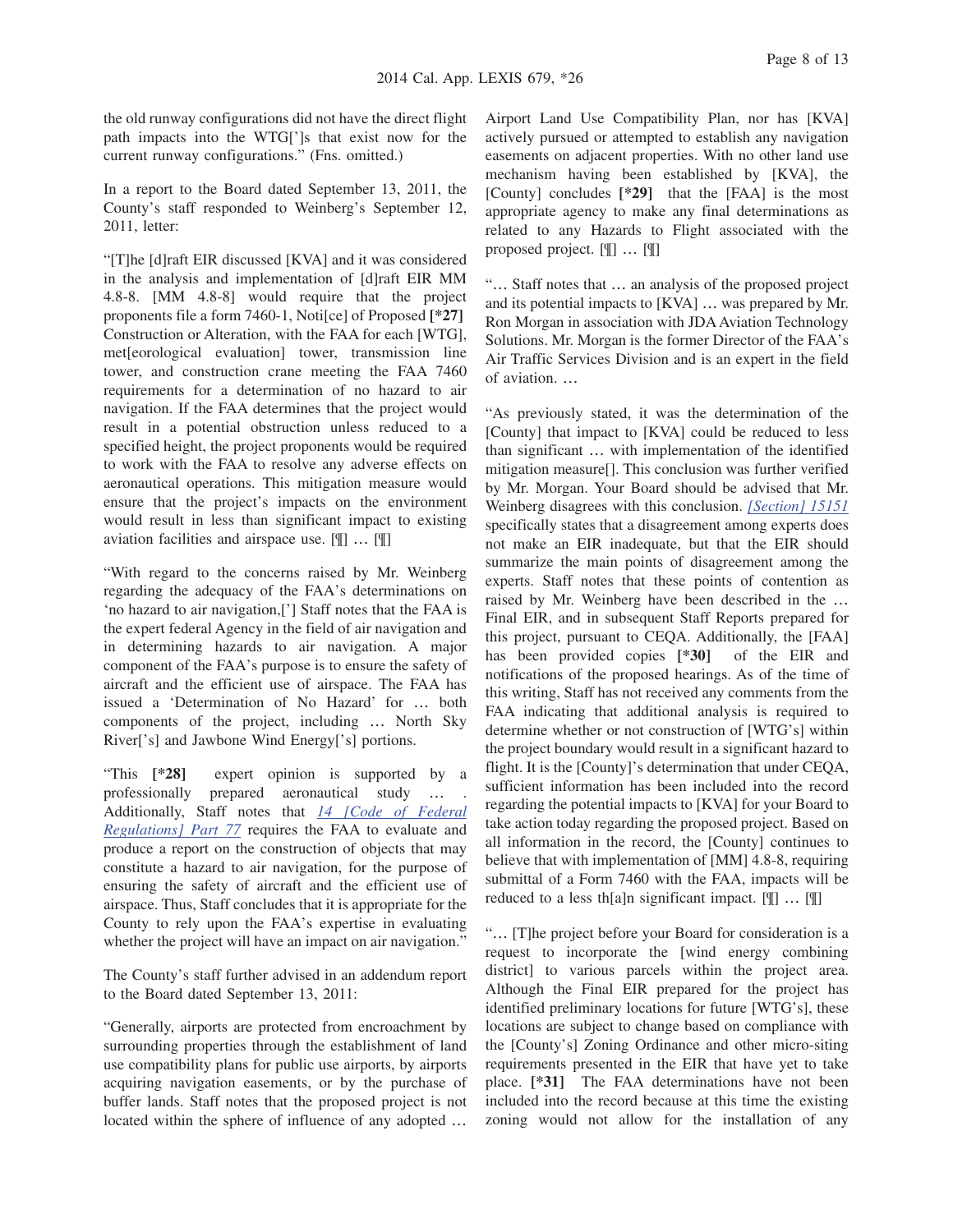Page 9 of 13

WTG['s] on site. Although the applicant may have formal determinations by the FAA as they relate to Determinations of No Hazard to Flight, Staff notes that these FAA determinations are preliminary and were submitted by the applicant to the FAA to determine whether there were any existing conditions that would prevent the implementation of [WTG's] within the project boundary. Any change in location and[/]or size of the proposed WTG's would require the project proponent to resubmit their Form 7460 to the FAA for consideration. [¶] … [¶]

"The commenter states that the owner of [KVA] was not contacted by the FAA regarding any hazard to flight determinations. Staff notes these determinations are made by the FAA and are outside the legal authority and control of the County. How the FAA makes these determinations are not germane to the land use actions before your Board for consideration today and are not subject to CEQA as it relates to this project. [¶] … [¶]

"… If approved, the project proponent will be required to submit building permits **[\*32]** for proposed turbines. Prior to issuance of that building permit, [MM] 4.8-8 requires the project proponent to submit to Staff an adequate FAA 7460 determination. Implementation of this measure will ensure that any restrictions identified by the FAA will be incorporated into the proposed project … . [T]he FAA has been provided copies of the EIR and hearing notices for the proposed project. No evidence has been submitted into the record by the FAA indicating that additional information is necessary at this time … . Should the FAA determine that construction of [WTG's] at specific locations would result in significant hazards to flight, the project proponent will be required to either reduce the turbine size, relocate the turbine or simply not construct that turbine at that location … . [¶] … [¶]

"… Staff explains that the final layout o[f] WTG[']s will be determined through final engineering and micro-siting if the project is approved, and that the full extent of the proposed [wind energy combining district] zone corridors where the WTG[']s could be located have been fully analyzed in the EIR. Staff also explains that in analyzing the proposed [e]ffects of the [WTG's], the Final EIR took a 'worst-case' **[\*33]** scenario approach and assumed that the applicants would utilize the largest and tallest possible [WTG's] and analyzed for a maximum height of 497 feet. Therefore, the possible impacts of any of the proposed [WTG] models have been disclosed. Staff notes that since that time, [North Sky River] has selected a WTG type that is less than 430 feet in height, which was analyzed in the EIR."

The Board conducted a public hearing on September 13, 2011. At the hearing, Morgan testified:

"My last six years I spent as the director of air traffic for FAA, responsible for all the air traffic operation, all the air space operation in the United States.

"The organization that deals with obstruction evaluation is an organization that worked for me when I was the director, so I'm fairly familiar with the processes and—and rules that are—are used by that organization. I continue as consultant working in that area with my partner, Ben Doyle … and we probably work a thousand wind turbines a year related to obstruction evaluation issues.

"There's been a lot said about the obstruction evaluation process and documentation provided to this case and the fact that it was not done correctly. I personally had **[\*34]** the discussion with the obstruction evaluation specialist who performed the work. There are a number of activities that she needed to go through to make sure it was correct. I asked her about those, and I can stand here tonight and tell you that she did every one of those.

"We stand with 102 determinations of no hazard issued by the federal government authority with the appropriate standing to make that decision. And with those 102 determinations, I can tell you that [KVA] and the turbines which are being proposed can co-habitate with no hazard."

The Board thereafter determined that MM 4.8-8 mitigated the adverse effects of the project's WTG's on aviation safety, certified the EIR, and approved the project. The Board outlined the following in its mitigation monitoring program:

### "**Steps to Compliance**:

"A. The project proponents shall comply with all requirements to maintain the [FAA] Determination of No Hazard to Air Navigation.

"B. The project proponents shall consult with the FAA to resolve adverse effects on aeronautical operations.

"C. The project proponents shall submit documentation of all communications with the FAA and evidence of compliance with FAA requests to the [County's] Planning **[\*35]** and Community Development Department.

"D. The [County's] Planning and Community Development Department will verify prior to issuing building and grading permits for the disputed [WTG's] or areas."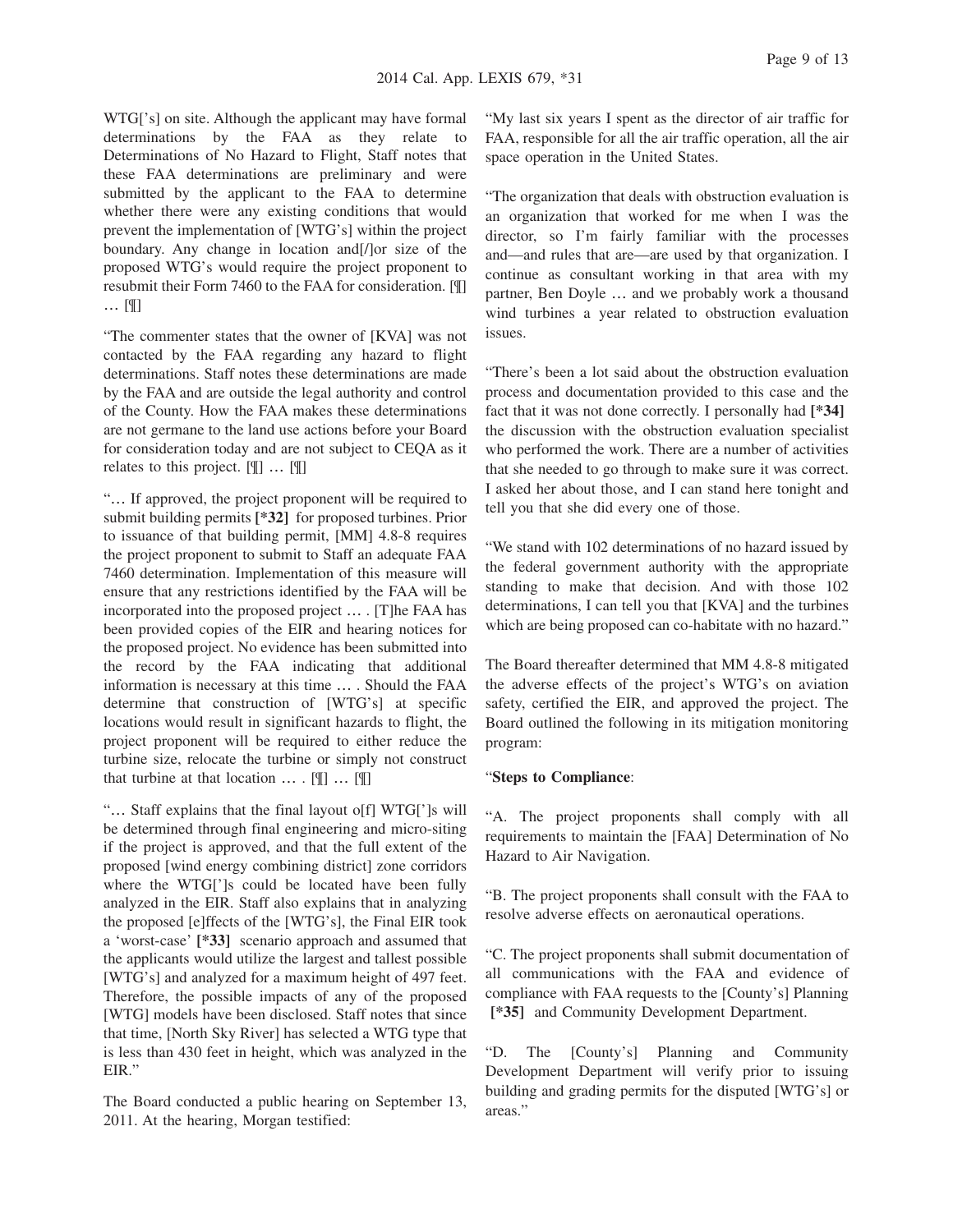# **DISCUSSION**<sup>16</sup>

### I. *Overview of CEQA and the EIR process*.

(2) "CEQA is a comprehensive scheme designed to provide long-term protection to the environment." (*Mountain Lion Foundation v. Fish & Game Com. (1997) 16 Cal.4th 105, 112 [65 Cal. Rptr. 2d 580, 939 P.2d 1280]* (*Mountain Lion*), citing *§ 21001*.) The statute "contains a 'substantive mandate' requiring public agencies to refrain from approving projects with significant environmental effects if 'there are feasible alternatives or mitigation measures' that can substantially lessen or avoid those effects." (*County of San Diego v. Grossmont-Cuyamaca Community College Dist. (2006) 141 Cal.App.4th 86, 98 [45 Cal. Rptr. 3d 674]*, italics omitted, quoting *Mountain Lion, supra, at p. 134*; accord, *§§ 21002*, *21081*.) A "'[s]ignificant effect on the environment' means **[\*36]** a substantial, or potentially substantial, adverse change in any of the physical conditions within the area affected by the project including land, air, water, minerals, flora, fauna, ambient noise, and objects of historic or aesthetic significance." (*Guidelines, § 15382*.) "If the physical change causes adverse economic or social effects on people, those adverse effects may be used as a factor in determining whether the physical change is significant."<sup>17</sup> (*Guidelines, § 15064, subd. (e)*; accord, *id*., *§§ 15131, subd. (b)*, *15382*.)

(3) "Whenever a project may have a significant and adverse physical effect on the environment, an EIR must be prepared and **[\*37]** certified." (*Mountain Lion, supra, 16 Cal.4th at p. 113*, citing *§ 21100, subd. (a)*; accord, *§ 21151, subd. (a)*.) This process entails "the preparation of a draft EIR; the circulation of that draft for comment; the preparation of a final EIR which responds to those comments; and the certification that the final EIR has been completed in compliance with CEQA."<sup>18</sup> (*Sunset Drive Corp. v. City of Redlands (1999) 73 Cal.App.4th 215, 220*

*[86 Cal. Rptr. 2d 209]*, citing *Laurel Heights Improvement Assn. v. Regents of University of California (1993) 6 Cal.4th 1112, 1123–1124 [26 Cal. Rptr. 2d 231, 864 P.2d 502]* (*Laurel Heights II*).) The EIR "is the mechanism prescribed by CEQA to force informed decision making and to expose the decision making process to public scrutiny." (*Planning & Conservation League v. Department of Water Resources (2000) 83 Cal.App.4th 892, 910 [100 Cal. Rptr. 2d 173]*.) As "'the heart of CEQA'" (*Laurel Heights I, supra, 47 Cal.3d at p. 392*, quoting *Guidelines, § 15003, subd. (a)*), the EIR "provides the public and responsible government agencies with detailed information on the potential environmental consequences of an agency's proposed decision," and "describes ways to minimize significant environmental effects, and suggests alternatives to the project, including the option of 'no project.'" (*Mountain Lion, supra, at p. 113*, citing *§ 21061*; accord, *§ 21002.1, subd. (a)*.)

(4) "The core of an EIR is the mitigation and alternatives sections." (*Citizens of Goleta Valley v. Board of Supervisors (1990) 52 Cal.3d 553, 564 [276 Cal. Rptr. 410, 801 P.2d 1161]*.) "An EIR shall describe feasible [mitigation] measures which could minimize significant adverse impacts … ." (*Guidelines, § 15126.4, subd. (a)*.) Such measures "[a]void[] the impact altogether **[\*38]** by not taking a certain action or parts of an action," "[m]inimiz[e] impacts by limiting the degree or magnitude of the action and its implementation," "[r]ectify[] the impact by repairing, rehabilitating, or restoring the impacted environment," "[r]educ[e] or eliminat[e] the impact over time by preservation and maintenance operations during the life of the action," or "[c]ompensat[e] for the impact by replacing or providing substitute resources or environments." (*Id*., *§ 15370*.) In addition, "[a]n EIR shall describe a range of reasonable alternatives to the project, or to the location of the project, which would feasibly attain most of the basic objectives of the project but would avoid or substantially lessen any of

<sup>16</sup> In violation of California Rules of Court, rule 8.204(a)(1)(B), CODE presents contentions in its brief that are not listed "under a separate heading or subheading … ." Thus, we decline to address these contentions. (See, e.g., *Silverado Modjeska Recreation & Park Dist. v. County of Orange* (2011) 197 Cal.App.4th 282, 314, fn. 24 [128 Cal. Rptr. 3d 772]; *Sierra Club v. City of Orange* (2008) 163 Cal.App.4th 523, 542 [78 Cal. Rptr. 3d 1].)

Also, respondents and North Sky River assert for the first time on appeal that CEQA does not apply in this case on the basis that the statute does not regulate environmental impacts that do not affect the public at large. We do not consider new matters raised for the first time on appeal. (See, e.g., *A Local & Regional Monitor v. City of Los Angeles* (1993) 12 Cal.App.4th 1773, 1804 [16 Cal. Rptr. 2d 358]; *Association for Protection etc. Values v. City of Ukiah* (1991) 2 Cal.App.4th 720, 737 [3 Cal. Rptr. 2d 488].)

<sup>17</sup> "For example, if the construction of a new freeway or rail line divides an existing community, the construction would be the physical change, but the social effect on the community would be the basis for determining that the effect would be significant. As an additional example, if the construction of a road and the resulting increase in noise in an area disturbed existing religious practices in the area, the disturbance of the religious practices could be used to determine that the construction and use of the road and the resulting noise would be significant effects on the environment." (Guidelines, § 15131, subd. (b).)

<sup>18</sup> While public hearings are encouraged, they are not required at any stage of the EIR process. (Guidelines, §§ 15087, subd. (i), 15202, subd. (a); cf. *id*., § 15201.)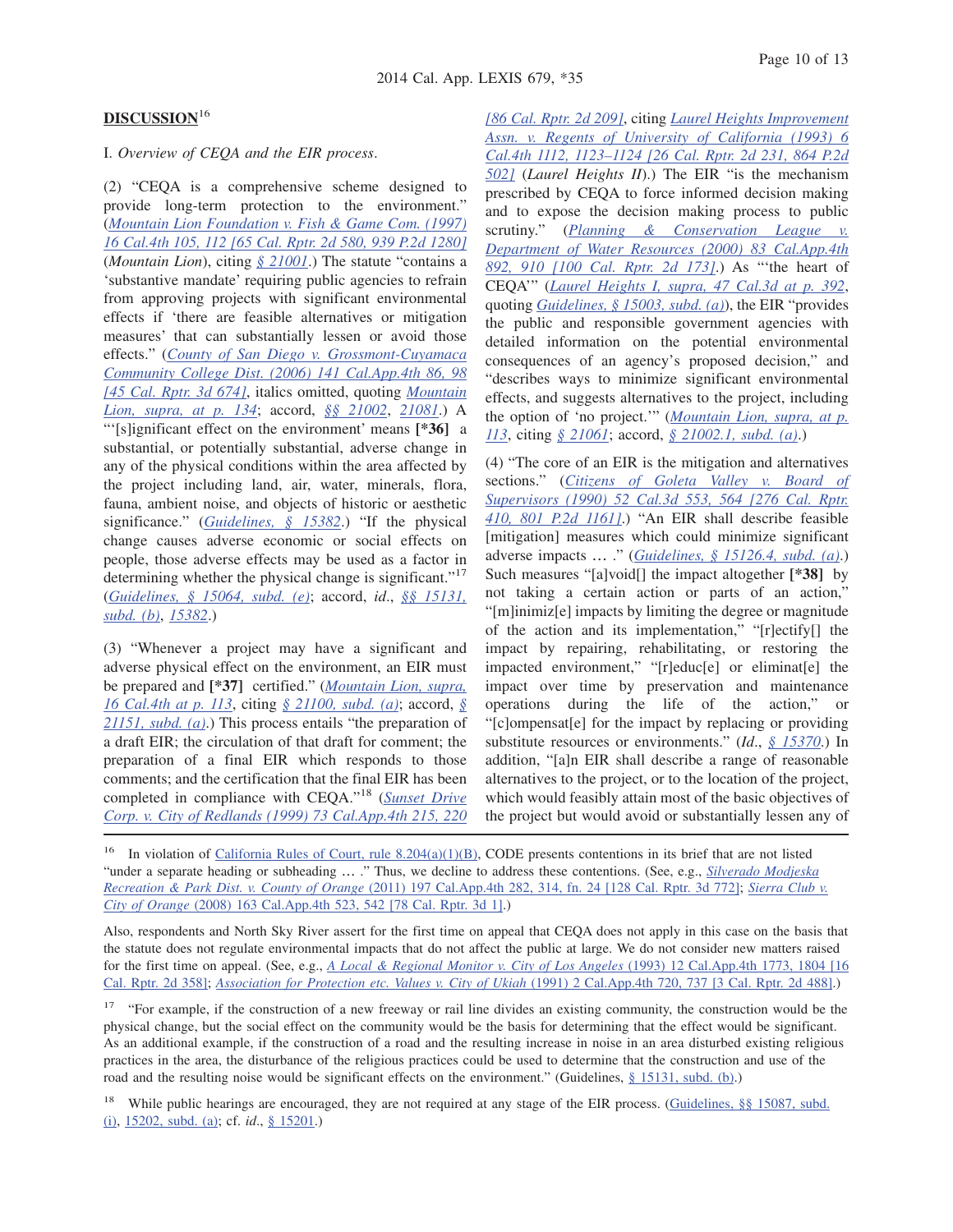the significant effects of the project, and evaluate the comparative merits of the alternatives." (*Id*., *§ 15126.6, subd. (a)*.) Whether a mitigation measure or alternative is feasible "involves a balancing of various 'economic, environmental, social, and technological factors.'" (*City of Del Mar v. City of San Diego (1982) 133 Cal.App.3d 401, 417 [183 Cal. Rptr. 898]*, quoting *§ 21061.1*; see *Guidelines, § 15364* ["'Feasible' means capable of being accomplished in a successful manner within a reasonable period of time, taking into account economic, environmental, legal, social, and technological factors."].)

#### II. *Standards of review*.

"In reviewing an agency's **[\*39]** compliance with CEQA in the course of its legislative or quasi-legislative actions, the courts' inquiry 'shall extend only to whether there was a prejudicial abuse of discretion.'" (*Vineyard Area Citizens for Responsible Growth, Inc. v. City of Rancho Cordova (2007) 40 Cal.4th 412, 426 [53 Cal. Rptr. 3d 821, 150 P.3d 709]* (*Vineyard*), quoting *§ 21168.5*.) "Such an abuse is established 'if the agency has not proceeded in a manner required by law or if the determination or decision is not supported by substantial evidence.' [Citations.]" (*Vineyard, supra, at pp. 426–427*, quoting *§ 21168.5*.)

Where the alleged defect predominantly relates to a legal error, such as improper procedure, the courts determine de novo whether the agency either complied with "'legislatively mandated CEQA requirements' [citation]" or "'failed to proceed in the manner prescribed by CEQA.' [Citations.]" (*Vineyard, supra, 40 Cal.4th at p. 435*; see *Save Our Peninsula Committee v. Monterey County Bd. of Supervisors (2001) 87 Cal.App.4th 99, 118 [104 Cal. Rptr. 2d 326]* ["[Q]uestions of interpretation or application of the requirements of CEQA are matters of law."].) Under this standard, the courts evaluate the EIR's "'sufficiency as an informative document.' [Citation.]" (*Laurel Heights I, supra, 47 Cal.3d at p. 392*.) "Noncompliance with CEQA's information disclosure requirements is not per se reversible; prejudice must be shown." (*Association of Irritated Residents v. County of Madera (2003) 107 Cal.App.4th 1383, 1391 [133 Cal. Rptr. 2d 718]*; see, e.g., *California Native Plant Society v. City of Santa Cruz (2009) 177 Cal.App.4th 957, 986 [99 Cal. Rptr. 3d 572]* ["An EIR will be found legally inadequate—and subject to independent review for procedural error—where it omits information that is both required by CEQA and necessary to **[\*40]** informed discussion."].)

Where the alleged defect predominantly relates to a factual dispute, such as "'whether adverse effects have been mitigated or could be better mitigated' [citation]," the courts "accord greater deference to the agency's substantive factual conclusions." (*Vineyard, supra, 40 Cal.4th at p. 435*; see *Sierra Club v. County of Napa*

*(2004) 121 Cal.App.4th 1490, 1497 [19 Cal. Rptr. 3d 1]* ["The decisions of the agency are given substantial deference and are presumed correct. The parties seeking mandamus bear the burden of proving otherwise … ."].)

"An appellate court's review of the administrative record for legal error and substantial evidence in a CEQA case, as in other mandamus cases, is the same as the trial court's: [t]he appellate court reviews the agency's action, not the trial court's decision; in that sense appellate judicial review under CEQA is de novo." (*Vineyard, supra, 40 Cal.4th 412 at p. 427*; see *Association of Irritated Residents v. County of Madera, supra, 107 Cal.App.4th at p. 1390* ["'The appellate court reviews the administrative record independently; the trial court's conclusions are not binding on it.'"].)

### III. *As a matter of law, the County's EIR described a legally feasible mitigation measure.*

At the outset, CODE contends the County "abdicat[ed] its statutory duty under CEQA to identify … [a] mitigation measure that would … keep the Project from causing … adverse and potentially fatal air navigation impacts" **[\*41]** and, in lieu of exercising its power to regulate land use (see *Cal. Const., art. XI, § 7*; *City of Riverside v. Inland Empire Patients Health & Wellness Center, Inc. (2013) 56 Cal.4th 729, 742–743 [156 Cal. Rptr. 3d 409, 300 P.3d 494]*), "hid[] behind the fig leaf of a non-existent federal preemption."

(5) First, to the extent CODE suggests the County's EIR failed to describe a mitigation measure that could avoid or minimize significant impacts to aviation safety (see *Guidelines, § 15126.4, subd. (a)*), we disagree. The EIR identified MM 4.8-8, which required North Sky River and Jawbone to submit Form 7460-1 "Notice of Proposed Construction or Alteration" to the FAA, and obtain from the FAA, a "Determination of No Hazard to Air Navigation" for each WTG. (See generally *14 C.F.R. §§ 77.7*, *77.9*, *77.31* (2014).) If the FAA found any adverse effects on aeronautical operations, North Sky River and Jawbone, in consultation with the FAA, had to remedy those effects before they could obtain building permits from the County. If no such effects were found, North Sky River and Jawbone were nonetheless obligated to observe the federal agency's rules and regulations, so as to maintain this determination, and submit proof of compliance to respondents. "[A] condition requiring compliance with regulations is a common and reasonable mitigation measure, and may be proper where it is reasonable to expect compliance." (*Oakland Heritage Alliance v. City of Oakland (2011) 195 Cal.App.4th 884, 906 [124 Cal. Rptr. 3d 755]*.)

(6) Second, **[\*42]** we reject CODE's claim that the County "hid[] behind the fig leaf of a non-existent federal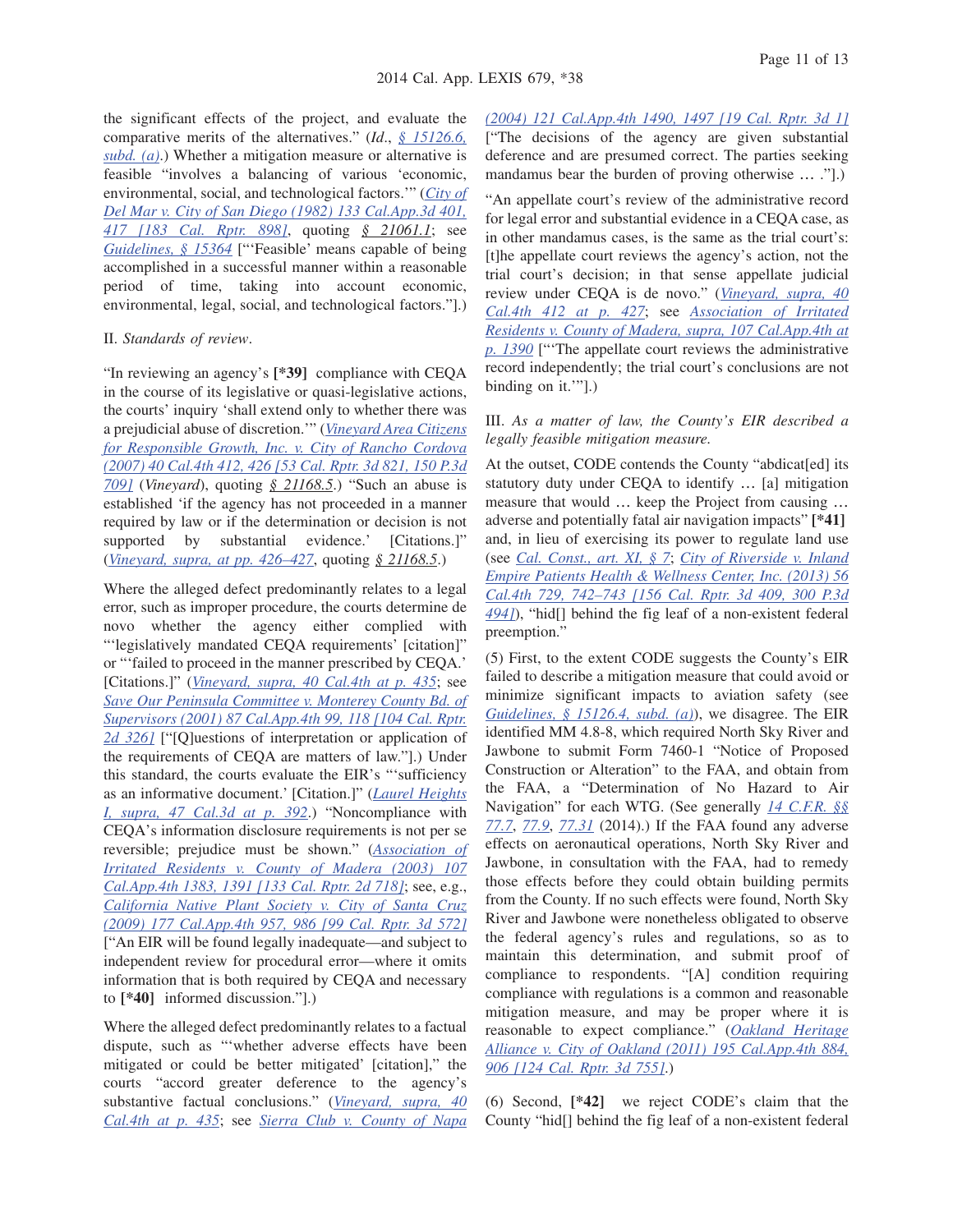preemption" and consequently failed to exercise its "express or implied powers" to mitigate a significant environmental impact (*§ 21004*). The goal of a mitigation measure is "to reduce the impact [of a proposed project] to insignificant levels." (*Save Panoche Valley v. San Benito County (2013) 217 Cal.App.4th 503, 529 [158 Cal. Rptr. 3d 719]*.) In the instant case, the impact at issue concerned aviation safety. (7) "[F]ederal law occupies the entire field of aviation safety" (*Montalvo v. Spirit Airlines* (9th Cir. 2007) 508 F.3d 464, 473; accord, *Sierra Pacific Holdings, Inc. v. County of Ventura (2012) 204 Cal.App.4th 509, 515 [138 Cal. Rptr. 3d 865]*; *Booth v. Santa Barbara Biplane Tours, LLC (2008) 158 Cal.App.4th 1173, 1180 [70 Cal. Rptr. 3d 660]*; see *49 U.S.C. § 40103(a)(1)* ["The United States Government has exclusive sovereignty of airspace of the United States."]) and the FAA "exercise[s] *sole discretion* in regulating air safety" (*Abdullah v. American Airlines, Inc. (3d Cir. 1999) 181 F.3d 363, 369*, italics added; see *49 U.S.C. § 40103(b)(1)*; *Air Line Pilots Assn., Internat. v. Quesada (2d Cir. 1960) 276 F.2d 892, 894* ["The Federal Aviation Act was passed by Congress for the purpose of centralizing in a single authority—indeed, in one administrator—the power to frame rules for the safe and efficient use of the nation's airspace."]).

(8) Pursuant to *title 49 United States Code sections 40103* and *44718*, the FAA promulgated *14 Code of Federal Regulations part 77* (2014) (*Big Stone Broadcasting, Inc. v. Lindbloom (D.S.D. 2001) 161 F.Supp.2d 1009, 1011, 1015–1016*), which "establishes standards for determining obstructions in navigable airspace, sets forth the requirements for notice of certain proposed construction plans, provides aeronautical studies to determine the effect of any proposed construction on the safe and efficient use of airspace, **[\*43]** and provides for public hearings on the hazardous effect of any proposed construction." (*Id. at p. 1016*; see *Aircraft Owners & Pilots Assn. v. Federal Aviation Administration (D.C. Cir. 1979) 195 U.S. App. D.C. 151 [600 F.2d 965, 966]* (*Aircraft Owners*).) These standards, in particular, apply to wind farms proposals. (See, e.g., *Town of Barnstable v. Federal Aviation Administration (D.C. Cir. 2011) 398 U.S. App. D.C. 94 [659 F.3d 28, 30–31]*; *Clark County v. Federal Aviation Administration (D.C. Cir. 2008) 380 U.S. App. D.C. 412 [522 F.3d 437, 439–440]*.) "Once the FAA has been given notice under *Part 77*, the FAA's Obstruction Evaluation Service has the responsibility for conducting an 'obstruction evaluation' to determine the effect, if any, that the proposed construction or alteration would have on navigable airspace. [Citation.] The result of a study under

*Part 77* 'is normally a determination as to whether the specific proposal studied would be a hazard to air navigation.' [Citation.]" (*Goodspeed Airport, LLC v. East Haddam Inland Wetlands & Watercourses Com. (D.Conn. 2010) 681 F.Supp.2d 182, 194–195*.)

(9) Although CODE correctly points out that the FAA could not enforce its own "hazard/no-hazard" determinations (see *Aircraft Owners, supra, 600 F.2d at p. 966*), it incorrectly assumes that this rendered MM 4.8-8 legally infeasible. (See *Masonite Corp. v. County of Mendocino (2013) 218 Cal.App.4th 230, 238 [159 Cal. Rptr. 3d 860]* ["The legal feasibility of a mitigation measure is not a question of fact reviewed for substantial evidence but rather is an issue of law that we review de novo."].) "The FAA is not empowered to prohibit or limit construction it deems dangerous to air navigation." (*Aircraft Owners, supra, 600 F.2d at p. 967*; see *Gustafson v. City of Lake Angelus (6th Cir. 1996) 76 F.3d 778, 784* ["The FAA has acknowledged that land use matters within the federal aviation framework are intrinsically **[\*44]** local."]; *Gustafson, at p. 786*; FAA Order JO 7400.2H, *supra*, § 5-1-2a ["It should be noted[,] however, that *Section 44718* does not provide specific authority for the FAA to regulate or control how land (real property) may be used in regard to structures that may penetrate navigable airspace."].) Nevertheless, "a hazard/no-hazard determination … has substantial practical impact" (*Aircraft Owners, supra, at pp. 966–967*) because it "can hinder the project sponsor in acquiring insurance, securing financing or *obtaining approval from state or local authorities*" (*BFI Waste Systems of North America, Inc. v. Federal Aviation Administration (D.c. Cir. 2002) 352 U.S. App. D.C. 250 [293 F.3d 527, 530]*, italics added). Thus, while the FAA could not halt construction of North Sky River's and Jawbone's WTG's if it deemed those structures hazardous, under MM 4.8-8 the County was bound to do so through the exercise of its police power. (See *§ 21081.6, subd. (b)* ["A public agency shall provide that measures to mitigate or avoid significant effects on the environment are fully enforceable through permit conditions … ."]; see also *Scrutton v. County of Sacramento (1969) 275 Cal.App.2d 412, 418 [79 Cal. Rptr. 872]* [local government's power to regulate land use includes power to grant building permits contingent on the applicant's compliance with reasonable conditions].)<sup>19</sup>

### $IV.-VI.$ <sup>\*</sup>

## **DISPOSITION**

<sup>19</sup> Because the EIR described a legally feasible mitigation measure, as required by CEQA, we need not answer CODE's enigmatic question **[\*45]** as to whether federal aviation law "preempted" the County from identifying and imposing such a measure. (See *ante*, at p. 4; cf. *Tracy First v. City of Tracy* (2009) 177 Cal.App.4th 912, 934, fn. 7 [99 Cal. Rptr. 3d 621].)

See footnote, *ante*, page  $\_\_$ .